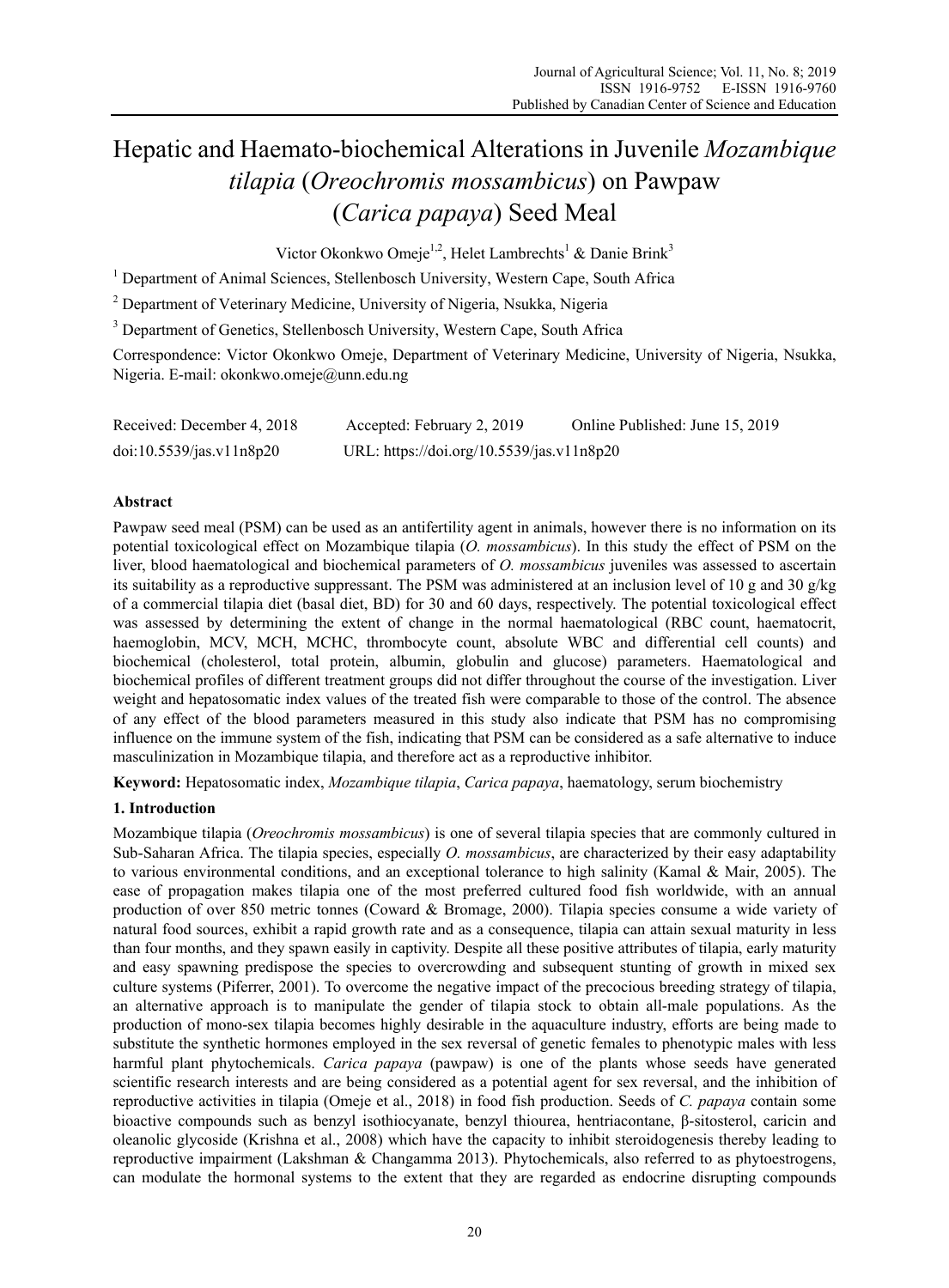(Rearick et al., 2014). Endocrine disrupting compounds apart from their effect on the endocrine and reproductive systems, also affect other physiological functions of fish. Haematological parameters seems to be the most reliable indicator of alteration in the physiology of fishes (Akinrotimi et al., 2012). This is because blood participates directly or indirectly in almost all biochemical processes in the body such as homeostasis as well as disease processes. Different stressors results in significant alteration in haematological and blood chemical indices. In a nutshell, it is a reliable indicator of systemic response of fish to external stimuli (Tavares-Dias & Moraes, 2007).

Indices such as red and white blood cell counts, packed cell volume and haemoglobin concentrations are all subject to variations in stressful conditions such as disease, unfavourable environmental conditions and contaminants (Mali & Chavan, 2014). Also changes in blood parameters have the potential to be used as an indicator of variation in biochemical processes due to xenobiotic treatments. It is believed that changes of blood constituents could adversely affect the performance of the fish. Haematological parameters are also influenced by such factors as age, species, sex and sexual maturity of the fish (Fazio et al., 2012a; Charoo et al., 2013). Conventionally, assay of blood cell counts (RBC and WBC), packed cell volume (PVC) and haemoglobin are undertaken using Neubauer haemocytometer, micro-haematocrit and cyanomethaemoglobin methods respectively but because of advancement in science, automated systems have gained prominence especially in human and other mammalian blood assays. However, the use of automated systems in the assay of fish blood cells is not widespread because unlike those of mammals, fish blood cells are nucleated (Hrubec et al., 2000). Even though the nucleated nature of fish blood makes calibration and assay using automated systems difficult, nonetheless a comparison of values obtained using automated systems and manual counting using haemocytometer shows no significant difference (Fazio et al., 2012a; Charoo et al., 2013). Apart from haematological parameters, analysis of blood chemistry offers information on biochemical changes in the blood and tissues which are vital for accurate diagnosis of infection or effect of treatment (Patriche et al., 2011). Changes in blood chemical parameters are indicators of stress, health and the nutritional status of fish (Fazio et al., 2012). Total protein, albumin and  $Ca^{2+}$  are used to test for liver function and calcium metabolism (Zhou et al., 2009). The purpose of this study was to evaluate the effect of the phytoestrogens contained in pawpaw seeds on the haematological and biochemical parameters of *O. mossambicus*. It also investigated the impact of dietary inclusion of PSM on the morphology of the liver of the fish since the organ takes part in haematopoiesis and also detoxification of xenobiotic.

## 2. **Materials and Methods**

# *2.1 Experimental Location and Facilities*

The experiment was conducted in a one tier plastic water re-circulatory system built in a glass house at the Aquaculture unit of the Welgavellen experimental farm of the University of Stellenbosch, South Africa. The plastic tanks have a dimension of 70  $\times$  40  $\times$  38 cm (L  $\times$  W  $\times$  H) and volume of 90 L. It also has aeration, filtration and water heating facilities incorporated into its design. The physicochemical parameters of the culture water were monitored daily. A digital YSI ProODO (Model: EC300, YSI Inc., Yellow Springs, USA) was used to monitor the dissolved oxygen, temperature and conductivity while Crison ICR12502 pH meter (HACH, USA) was used to monitor the pH. The mean water temperature recorded was  $26.03\pm0.61$  °C, dissolved oxygen was  $6.77\pm0.78$  mg/L while pH and conductivity were  $6.42\pm0.18$  and  $210\pm8.02$   $\mu$ S/cm respectively.

# *2.2 Experimental Animals and Diets*

A total of 1 000 Juvenile *O. mossambicus* with an average weight of 24.81±8.54 g, and mean total and standard lengths of 11.06±1.30 cm and 8.84±1.14 cm, respectively, were obtained from Rivendell hatchery, Grahamstown, South Africa. Upon arrival at the Welgvallen Experimental Farm, the fish were acclimatized for three weeks in a holding facility before the commencement of the experiment. During the acclimatization period they were fed *ad-libitum* twice daily with commercial tilapia diet (Aqua-nutro, Nutroscience (Pty) Ltd., Malmesbury, South Africa). Fresh seeds were obtained from large quantities of ripe *C. papaya* obtained from fruit vendors in Stellenbosch, Western Cape, and dried in-doors. The dried seeds were blended to a fine powder using a laboratory grinder (Knifeter, 1095, FOSS), and stored in Ziploc bags for later use. The standard (basal) diet consisted of a commercial tilapia diet (40% crude protein, Aqua-Nutro, Nutroscience (Pty) Ltd, Malmesbury, South Africa). The pawpaw seed meal (PSM) was added to the basal diets according to the inclusion level for that treatment group. A measured quantity of the basal diet and the experimental pawpaw seed powder were mixed thoroughly in Macadams baking system (model: SM-401). To enable pelleting of the feed, lukewarm water (200 mL/kg of feed) was added to the mixture during mixing. The mixture was pelleted in an extruder and oven-dried in a CFW Envirowatch 5 (model:  $(0.560)$  oven, and then stored in airtight containers.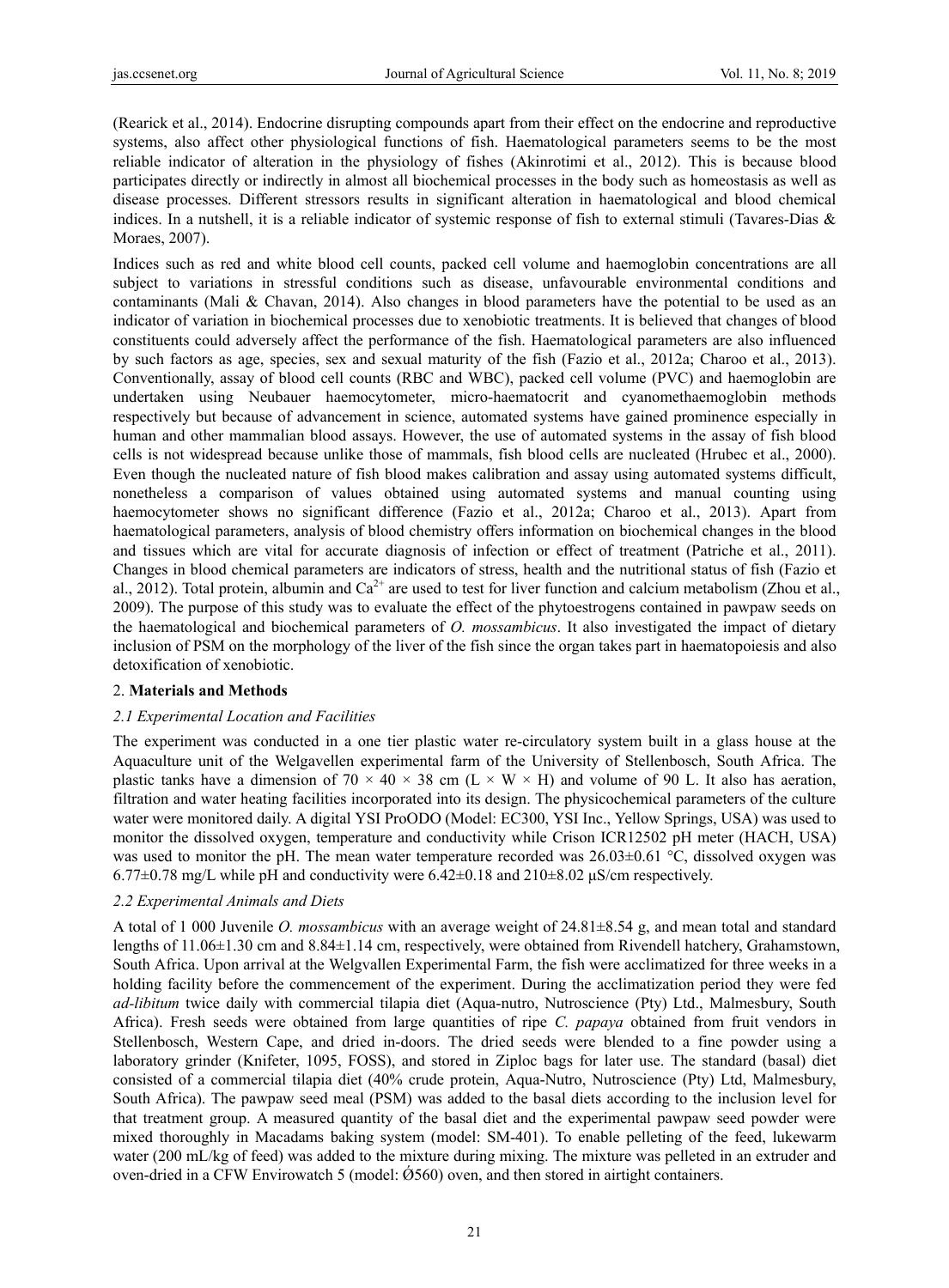#### *2.3 Experimental Design*

There were five experimental treatment groups with four replicates ( $5 \times 4$  factorial designs). Each of the replicates had a stocking density of 50 fish. The treatment groups include the control that were fed only basal diet for 60 days (P0M2), group fed 10 g PSM/kg of BD for 30 days (P10M1), 10 g PSM/kg of BD for 60 days (P10M2), group fed 30 g PSM/kg of BD for 30 days (P30M1) and those fed 30 g PSM/kg of BD for 60 days (P30M2). The groups fed the diet containing PSM for 30 day were fed the BD from 31 day to end of the experiment. The fish were fed *ad libitum* three times a day (9.00, 13.00 and 17.00 h) with the experimental diets. Uneaten food were syphoned out and the tanks cleaned every day with 50% water change. On the day of stocking, the entire fish in the whole treatments and replicates were weighed (g) individually with top loading balance (Electronic Balance, UWE, HGS-300, capacity:  $300 \times 0.01$  g, Serial # P9440) and their total and standard lengths measured using a measuring board graduated in centimeters. At the end the experimental periods, fish samples from each replicate (ten males and ten females) were randomly selected, weighed, humanely sacrificed and the abdomen incised and the liver dissected out. The weight of the dissected liver was also measured. The hepatosomatic index (HSI) was calculated using the following formula;

$$
HSI = \frac{\text{Liver weight (g)}}{\text{Body weight (g)}} \times 100
$$
 (1)

### *2.4 Blood Haematological and Biochemical Analysis*

Blood samples were collected from twenty fish (10 males and 10 females) from each replicate on Day 0, 30 and 60, respectively, for the determination of the haematological parameters and blood chemistry assay. The haematological parameters analysed included the red blood cell (RBC) counts, haemoglobin (HGB), packed cell volume (haematocrit, HCT), mean corpuscular volume (MCV), mean corpuscular haemoglobin (MCH), mean corpuscular haemoglobin concentration (MCHC), red cell distribution width (RDW), thrombocytes (platelets, PLT), white blood cell (WBC) counts, neutrophils (NEU), lymphocytes (LYM), monocytes (MONO), eosinophils (EOS), basophils (BASO). The blood chemical parameters analysed include cholesterol, total protein, albumin, globulin, albumin/globulin ratio, and glucose. Blood samples for haematological parameters were collected from the caudal circulation (Affonso et al., 2002) with the aid of 3ml disposable plastic syringes and a 21 gauge disposable hypodermic needle. The collected blood was put into 2ml purple coloured EDTA vacutainer tubes. The haematological parameters were all determined using an automated system, Abbot CELL-DYN system (model: 3700, USA). Blood samples for serum chemistry assay were collected from the caudal circulation with the aid of 3ml disposable plastic syringes and a 21 gauge disposable hypodermic needle. The collected blood was put into a non-heparinized serum separating vacutainer tube containing gel (yellow tubes) and allowed to clot. The serum was collected by centrifugation at 4000 rpm for 15 minutes at room temperature and then sent to the lab for analysis. The tests were done on a BECKMAN instrument (Model: AU5800, USA) at the Pathcare Veterinary pathology laboratory, Bloemfontein, South Africa.

#### *2.5 Statistical Analysis*

The results are presented as mean±SE. The data were tested for normality using Kolmogorov Smirnov's test and analysed by one way analysis of variance (ANOVA) with confidence interval of 95%. Variant means were separated using the Bonferroni (Dunn) test. All statistical analysis was performed using XLSTAT version: 2015.2.02.18165.

#### **3. Results**

#### *3.1 Haematological Parameters*

The respective haematological parameters of *O. mossambicus* fed various levels of PSM at the days 0 and 30 indicate no significant differences ( $p > 0.05$ ) for the fourteen respective haematological indices assayed. At day 60, the mean RBC ranged between  $2.15\pm0.05 \times 10^{12}$ /L (P30M1) and  $2.26\pm0.05 \times 10^{12}$ /L (P10M1) while the mean haemoglobin ranged between 12.07±0.3 (P30M1) and 12.79±0.3 (P0M2). The mean haematocrit ranged between 32.27 $\pm$ 0.78 (P30M1) and 34.27 $\pm$ 0.78 (P10M1). Also the mean WBC count ranged between 1.72 $\pm$ 0.29  $\times$  $10^9$ /L (P10M2) and 2.45 $\pm$ 0.29  $\times$  10<sup>9</sup>/L (P30M1). There was also no significant difference (p > 0.05) in the haematological parameters recorded on the day 60 (Table 1).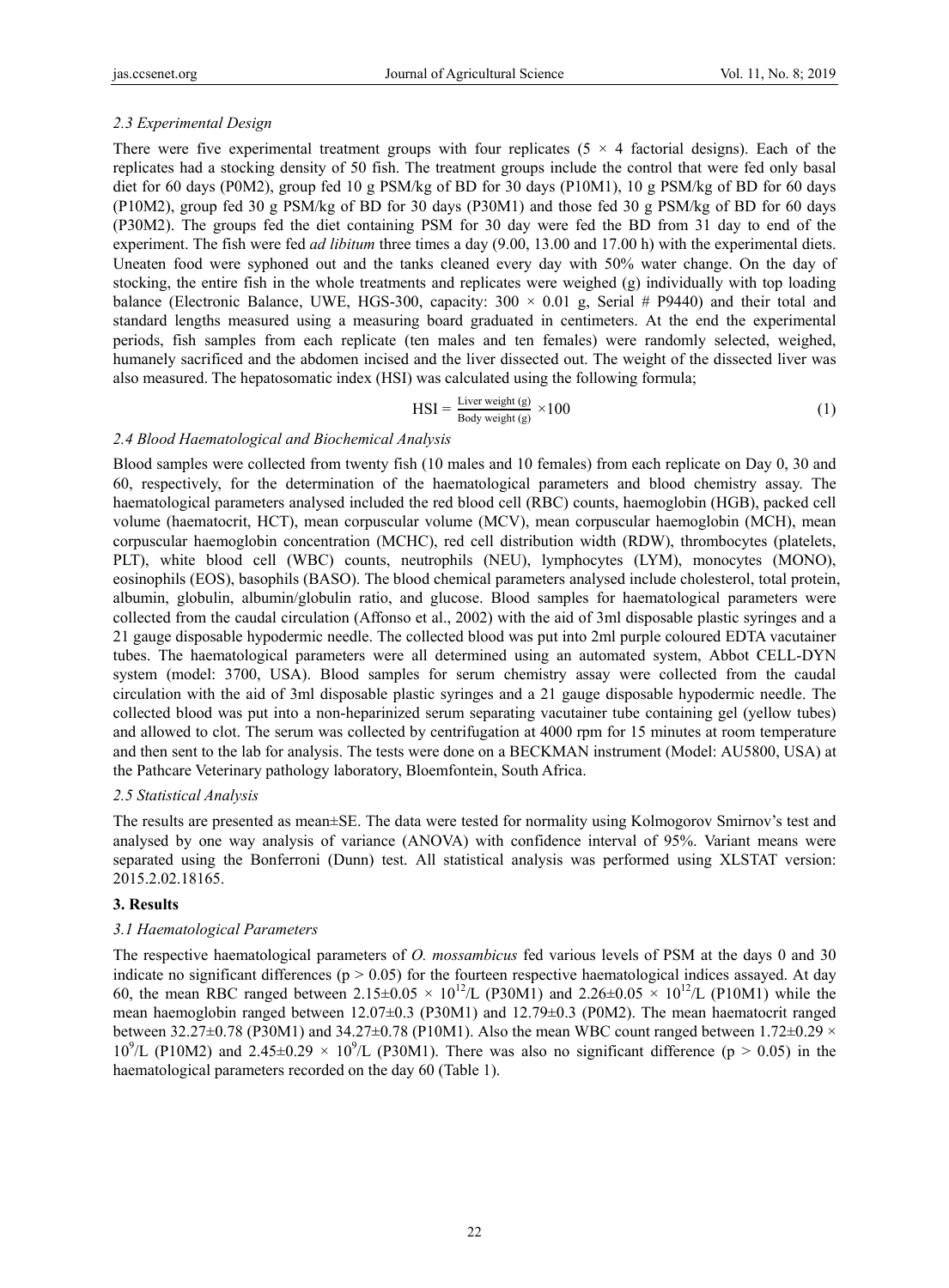|                                      | <b>P30M2</b>    | <b>P30M1</b>    | P <sub>10</sub> M <sub>2</sub> | P <sub>10</sub> M <sub>1</sub> | P <sub>0</sub> M <sub>2</sub> |
|--------------------------------------|-----------------|-----------------|--------------------------------|--------------------------------|-------------------------------|
| Red blood cell $(10^{12}/L)$         | $2.19\pm0.1$    | $2.15 \pm 0.1$  | $2.22 \pm 0.1$                 | $2.26 \pm 0.1$                 | $2.23 \pm 0.1$                |
| Haemoblobin $(g/dL)$                 | $12.12 \pm 0.3$ | $12.07 \pm 0.3$ | $12.51 \pm 0.3$                | $12.77 \pm 0.3$                | $12.79 \pm 0.3$               |
| Haematocrit $(\% )$                  | $32.27 \pm 0.8$ | $32.36 \pm 0.8$ | $33.44\pm0.8$                  | $34.27 \pm 0.8$                | $34.22 \pm 0.8$               |
| Mean corpuscular volume (fL)         | $147.4 \pm 1.6$ | $150.1 \pm 1.6$ | $151.1 \pm 1.6$                | $152.0 \pm 1.6$                | $154.1 \pm 1.6$               |
| Mean corp. haemoglobin (pg)          | $55.34 \pm 0.6$ | $55.88 \pm 0.6$ | $56.27 \pm 0.6$                | $56.56 \pm 0.6$                | $57.47\pm0.6$                 |
| Mean corpuscular haem. Concn. (g/dL) | $37.63 \pm 0.5$ | $37.26 \pm 0.5$ | $37.34 \pm 0.5$                | $37.28 \pm 0.5$                | $37.4 \pm 0.5$                |
| Red cell distribution width $(\%)$   | $12.43 \pm 0.5$ | $12.49\pm0.5$   | $12.82 \pm 0.5$                | $12.53 \pm 0.5$                | $12.18 \pm 0.5$               |
| Platelets $(10^9/L)$                 | $6.43 \pm 1.3$  | $8.66 \pm 1.3$  | $5.35 \pm 1.3$                 | $6.23 \pm 1.3$                 | $6.82 \pm 1.3$                |
| White blood cell $(10^9/L)$          | $2.13 \pm 0.3$  | $2.45 \pm 0.3$  | $1.72 \pm 0.3$                 | $1.79 \pm 0.3$                 | $1.91 \pm 0.3$                |
| Neutrophils (% of WBC)               | $1.72 \pm 0.6$  | $3.74 \pm 0.6$  | $3.16\pm0.6$                   | $2.42 \pm 0.6$                 | $2.97 \pm 0.6$                |
| Lymphocytes $(\%$ of WBC)            | $84.68 \pm 1.6$ | $82.42 \pm 1.6$ | $79.89 \pm 1.6$                | $82.22 \pm 1.6$                | $82.39 \pm 1.6$               |
| Monocytes (% WBC)                    | $9.16 \pm 2.3$  | $13.37 \pm 2.3$ | $11.55 \pm 2.3$                | $10.56 \pm 2.3$                | $10.71 \pm 2.3$               |
| Eosinophils (% of WBC)               | $2.14\pm0.6$    | $2.86 \pm 0.6$  | $2.38 \pm 0.6$                 | $2.40\pm0.6$                   | $2.57\pm0.6$                  |
| Basophils (% of WBC)                 | $2.3 \pm 0.4$   | $2.02 \pm 0.4$  | $3.03 \pm 0.4$                 | $2.33 \pm 0.4$                 | $1.36 \pm 0.4$                |

| Table 1. Haematological parameters (mean±SE) of <i>O. mossambicus</i> fed 10 and 30 g of PSM/kg of BD at Day 60 |  |  |  |  |
|-----------------------------------------------------------------------------------------------------------------|--|--|--|--|
|                                                                                                                 |  |  |  |  |

#### *3.2 Influence of Gender on the Haematological Parameters*

The mean RBC count, haemoglobin, haematocrit and MCHC of *O. mossambicus* was significantly higher in males than in females while WBC, MCV was significantly higher ( $p < 0.05$ ) in females than in males. The MCH, RDW, neutrophils, lymphocytes, monocytes, eosinophils, and basophils were not significantly different ( $p > 0.05$ ) between the sexes (Table 2).

Table 2. Influence of gender on the haematological parameters (mean±SE) of *O. mossambicus*

| Parameters                           | Males                      | Females                    |
|--------------------------------------|----------------------------|----------------------------|
| Red blood cell $(10^{12}/L)$         | $2.39^a \pm 0.0$           | $2.02^b \pm 0.0$           |
| Haemoblobin $(g/dL)$                 | $13.5^a \pm 0.2$           | $11.41^b \pm 0.2$          |
| Haematocrit $(\% )$                  | $35.3^{\circ} \pm 0.5$     | $31.32^{b} \pm 0.5$        |
| Mean corpuscular volume (fL)         | $147.6^b \pm 1.0$          | $154.3^a \pm 1.0$          |
| Mean corp. haemoglobin (pg)          | $56.39^{\circ} \pm 0.4$    | $56.1^{\circ} \pm 0.4$     |
| Mean corpuscular haem. Concn. (g/dL) | $38.29^{\circ} \pm 0.3$    | $36.47^b \pm 0.3$          |
| Red cell distribution width $(\%)$   | $12.52^{\mathrm{a}}\pm0.3$ | $12.46^{\circ} \pm 0.3$    |
| Platelets $(10^9/L)$                 | $6.04^a \pm 0.8$           | $7.36^{\circ} \pm 0.8$     |
| White blood cell $(10^9/L)$          | $1.47^b \pm 0.2$           | $2.53^{\circ} \pm 0.2$     |
| Neutrophils (% of WBC)               | $2.9^b \pm 0.4$            | $2.71^{\circ}$ ±0.4        |
| Lymphocytes (% of WBC)               | $83.28^a \pm 1.0$          | $81.36^a \pm 1.0$          |
| Monocytes (% WBC)                    | $11.32^{\circ}$ ± 1.5      | $10.82^{\mathrm{a}}\pm1.5$ |
| Eosinophils (% of WBC)               | $2.04^a \pm 0.4$           | $2.91^a \pm 0.4$           |
| Basophils (% of WBC)                 | $2.2^a \pm 0.3$            | $2.21^{\degree}\pm 0.3$    |

*Note.* <sup>a</sup>, <sup>b</sup> Rows with different superscripts differ significantly (P < 0.05).

#### *3.3 Blood Serum Chemistry*

The blood serum chemistry profile of *O. mossambicus* juveniles fed 10 and 30 g of PSM/kg of BD and the control at days 30 and 60 post exposure are shown in Table 3. The mean cholesterol level in the serum of experimental fish at day 60 post exposure range between (6.05±0.54 mmol/L) (P30M1) and 9.86±0.56 mmol/L (P0M2 group). The differences in the cholesterol levels between different treatment groups were not significant at day 30 and 60 post exposure. The mean total protein range between 47.8±1.5 g/L (P10M1) and 50.6±1.4 g/L (P0M2) and the values were not significantly different ( $p > 0.05$ ) between treatment groups. There was also no significant difference ( $p > 0.05$ ) in the albumin fraction of the serum protein between different treatment groups which range between 13.9±0.7 g/L (P30M1) and 15.2±0.7 g/L (P30M2).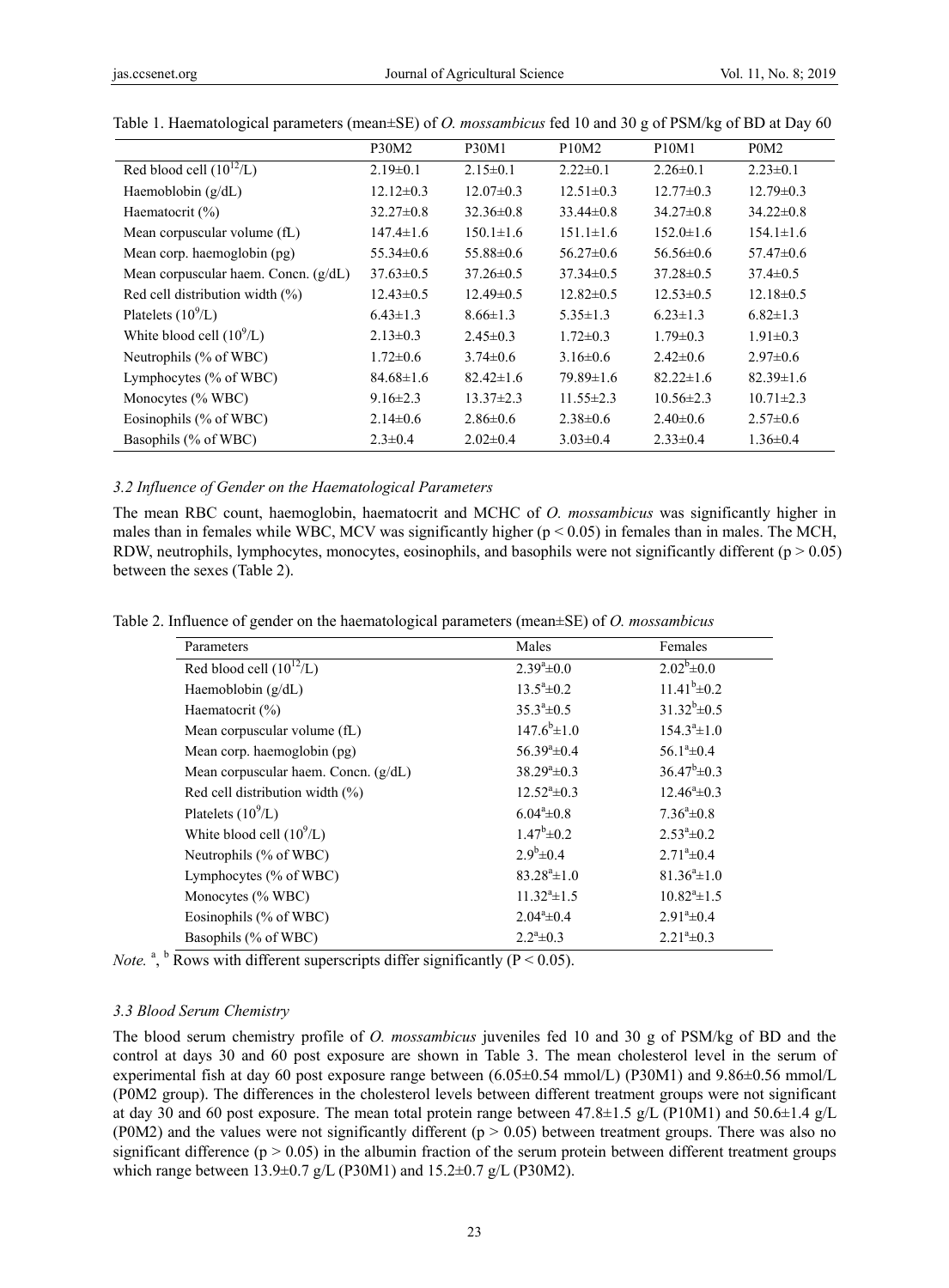| Parameter              | Duration | P <sub>0</sub> M <sub>2</sub> | <b>P10M1</b>      | <b>P30M1</b>        | P <sub>10</sub> M <sub>2</sub> | P30M2            |
|------------------------|----------|-------------------------------|-------------------|---------------------|--------------------------------|------------------|
| Cholesterol (mm/L)     | Day $30$ | $9.86 \pm 0.56$               | $6.64 \pm 0.54$   | $6.05 \pm 0.54$     | $7.29 \pm 0.53$                | $6.85\pm0.54$    |
|                        | Day $60$ | $17.39 \pm 1.45$              | $13.99 \pm 1.57$  | $14.16 \pm 1.45$    | $14.20 \pm 1.50$               | $13.36 \pm 1.57$ |
| Total protein $(g/L)$  | Day $30$ | $47.79 \pm 1.80$              | $44.29 \pm 1.74$  | $42.96 \pm 1.74$    | $41.06\pm1.68$                 | $39.81 \pm 1.74$ |
|                        | Day $60$ | $50.60 \pm 1.40$              | $47.80 \pm 1.50$  | $48.60 \pm 1.40$    | $47.80 \pm 1.50$               | $49.4 \pm 1.40$  |
| Albumin $(g/L)$        | Day $30$ | $14.57\pm0.90$                | $12.69\pm0.96$    | $11.43\pm0.92$      | $11.44\pm0.89$                 | $11.43\pm0.95$   |
|                        | Day $60$ | $14.20 \pm 0.70$              | $14.90 \pm 0.70$  | $13.90 \pm 0.70$    | $14.40\pm0.70$                 | $15.2 \pm 0.70$  |
| Globulin $(g/L)$       | Day $30$ | $33.07 \pm 1.07$              | $32.31 \pm 1.08$  | $31.54 \pm 1.04$    | $29.67 \pm 1.00$               | $28.36 \pm 1.07$ |
|                        | Day $60$ | $36.40 \pm 1.00$              | $33.00 \pm 1.00$  | $34.60 \pm 1.00$    | $33.34 \pm 1.00$               | $34.2 \pm 1.00$  |
| Albumin/Globulin ratio | Day $30$ | $0.44 \pm 0.03$               | $0.37 \pm 0.03$   | $0.35 \pm 0.03$     | $0.39 \pm 0.02$                | $0.39 \pm 0.03$  |
|                        | Day $60$ | $0.39b \pm 0.02$              | $0.45ab \pm 0.02$ | $0.4$ ab $\pm 0.02$ | $0.43ab \pm 0.02$              | $0.46a \pm 0.02$ |
| Glucose $(mmol/L)$     | Day $60$ | $27.90 \pm 3.10$              | $34.5 \pm 3.30$   | $24.60 \pm 3.10$    | $27.60\pm3.80$                 | $25.4 \pm 3.10$  |

Table 3. Blood chemistry (mean±SE) of *O. mossambicus* fed 10 and 30 g of PSM for 30 and 60 days

*Note.* <sup>a</sup>, <sup>b</sup> Rows with different superscripts differ significantly ( $p < 0.05$ ).

The mean globulin range between  $33.0\pm1.0$  g/L (P10M1) and  $36.4\pm1.0$  g/L (P0M2) and the differences between treatment groups were statistically non-significant ( $p > 0.05$ ). The derived albumin to globulin ratio shows the highest mean value of 0.46±0.02 (P30M2) while the lowest mean value of 0.39±0.02 (P0M2) and the difference was statistically significant ( $p < 0.05$ ). The mean glucose concentration range between 24.6 $\pm$ 3.1 mmol/L (P30M1) and  $34.5\pm3.3$  mmol/L (P10M1) and the differences between groups were not significant (p  $> 0.05$ ) (Table 3).

#### *3.4 Influence of Gender on the Blood Chemistry Profile*

The blood chemistry assay indicated that the mean levels of cholesterol, total protein, albumin, and also the derived albumin to globulin ratio were significantly higher in female *O. mossambicus* than in males. Also the mean globulin level of females  $(36.23\pm0.63)$  was significantly higher than those of males  $(32.38\pm0.60)$ . Conversely, the glucose level in males  $(37.44\pm 1.94)$  was significantly higher than those of the females  $(18.59 \pm 2.04)$  (Table 4).

| Parameter              | Males                  | Females                  |
|------------------------|------------------------|--------------------------|
| Cholesterol (mm/L)     | $10.83^{b} \pm 0.92$   | $18.42^{\circ} \pm 0.96$ |
| Total Protein $(g/L)$  | $44.08^b \pm 0.88$     | $53.56^{\circ} \pm 0.92$ |
| Albumin $(g/L)$        | $11.70^b \pm 0.41$     | $17.34^{\circ} \pm 0.41$ |
| Globulin $(g/L)$       | $32.38^b \pm 0.60$     | $36.23^{\circ} \pm 0.63$ |
| Albumin/Globulin ratio | $0.37^b \pm 0.01$      | $0.48^a \pm 0.01$        |
| Glucose $(mmol/L)$     | $37.44^{\circ}$ ± 1.94 | $18.59^{b} \pm 2.04$     |

Table 4. Influence of gender on the blood chemical parameters (mean±SE) of *O. mossambicus*

*Note.* <sup>a</sup>, <sup>b</sup> Rows with different superscripts differ significantly ( $p < 0.05$ ).

#### *3.5 Liver Weight and Hepatosomatic Index*

Results of the mean liver weight from *O. mossambicus* exposed to various levels of pawpaw seed meal shows the maximum value  $(1.48\pm0.13 \text{ g})$  in P0M2 group followed by P30M2  $(1.21\pm0.13 \text{ g})$  while the minimum  $(0.85\pm0.13 \text{ g})$  was in P10M1. The fish that received 10 g of PSM per kg BD for 30 days had a significantly lighter mean liver weight as shown in Table 5. Result of the hepatosomatic index (HSI) of the experimental fish from the different treatment groups shows the maximum mean value  $(2.21\pm0.17)$  recorded among the group that received 10 g/kg of the experimental diet for 30 days. However the differences in the HSI among the groups were not statistically significant ( $p > 0.05$ ).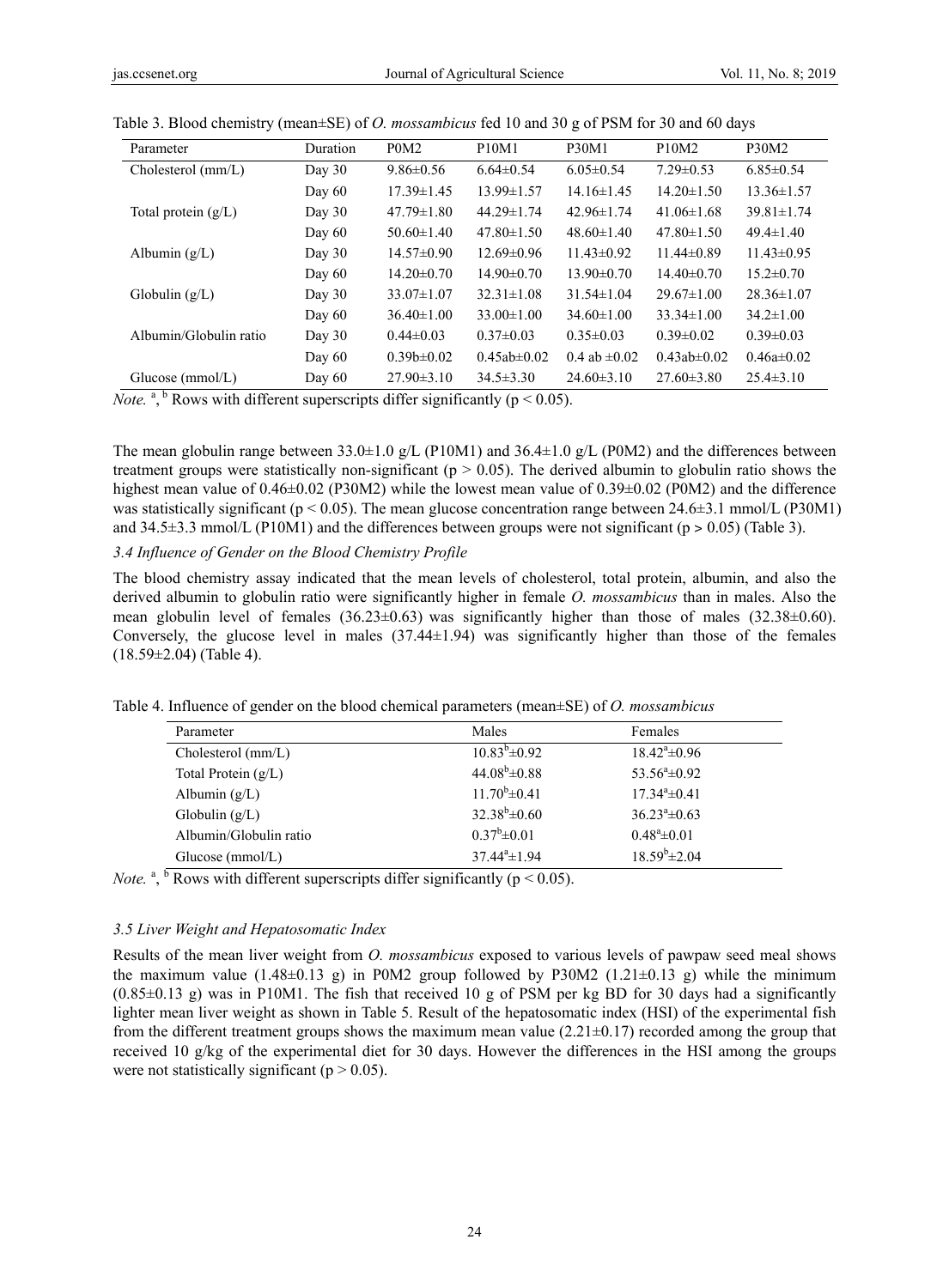| Treatment                      |                   | Body weight (g)  | Liver weight $(g)$    | Hepatosomatic index |  |
|--------------------------------|-------------------|------------------|-----------------------|---------------------|--|
|                                | Male<br>Female    |                  |                       |                     |  |
| <b>P30M2</b>                   | $103.58 \pm 3.48$ | $46.08\pm3.48$   | $1.21^a \pm 0.13$     | $1.61 \pm 0.17$     |  |
| <b>P30M1</b>                   | $102.51 \pm 3.48$ | $45.41\pm3.48$   | $1.17^{\circ}$ ± 0.13 | $1.46 \pm 0.17$     |  |
| P <sub>10</sub> M <sub>2</sub> | $95.25 \pm 3.48$  | $45.71 \pm 3.48$ | $1.05^{\circ}$ = 0.13 | $1.53 \pm 0.17$     |  |
| <b>P10M1</b>                   | $92.5 \pm 3.48$   | $46.78\pm3.48$   | $0.85^b \pm 0.13$     | $1.2 \pm 0.17$      |  |
| P <sub>0</sub> M <sub>2</sub>  | $94.82 \pm 3.48$  | $48.58\pm3.48$   | $1.48^a \pm 0.13$     | $2.21 \pm 0.17$     |  |

|  |  | Table 5. Effect of C. papaya on the liver weight and hepatosomatic index (Mean $\pm$ SE) |  |
|--|--|------------------------------------------------------------------------------------------|--|
|  |  |                                                                                          |  |

*Note.* a,b Rows with different superscripts differ significantly ( $P < 0.05$ ).

#### **4. Discussion**

#### *4.1 Influence of Pawpaw Seed Meal on Haematological Parameters*

Evaluation of the haematological profile of fish blood is important in aquaculture for the determination of the health status, impact of treatment and experimental procedures (Muttappa et al., 2015). The result of RBC counts in this study shows reduction in the level of RBC among the treatment groups that were fed 30 g/kg diet, however the difference is not statistically significant which means that PSM may not affect the erythrocyte count at an inclusion level of 30 g/kg. However this is contrary to the findings of Ayotunde et al. (2010) who reported significant decrease in RBC counts of *Clarias gariepinus* fingerlings exposed to various levels of *C. papaya* seed extract ranging from 100 to 500 mg/20 L of the culture water. Red blood cells (erythrocytes) contain haemoglobin and its main function is the transport of oxygen and carbon dioxide and abnormal changes in its number may indicate anaemia or stress (De Pedro et al., 2005). It is the most abundant cell type and has proved to be a highly variable blood parameter among fish species (Daneshvar et al., 2012). Reported values of RBC in fish include  $3.53 \times 10^6/\mu$ L (range:  $2.21$ -4.47  $\times 10^6/\mu$ L) for grey mullet (*Mugil cephalus*) (Fazio et al., 2012b). Hrubec et al. (2000) gave a reference interval for RBC counts in tilapia (*Oreochromis* hybrid) of 1.91-2.83 ×  $10^6/\mu L$ .

Gender is one of the factors believed to influence the haematological parameters of fish species. The mean RBC count of male *O. mossambicus* was significantly higher than that of the females in this study. This observation agrees with the finding of Karimi et al. (2013) who reported significant higher RBC count in male yellow fin sea bream (*Acanthopagrus latus*) compared to the females. It has been postulated that significantly higher RBC, haematocrit and haemoglobin in male fish may be due to higher metabolic rate (Acharya & Mohanty, 2014) since RBC determines the dissolved oxygen carrying capacity of the blood.

Clark et al*.* (1979) stated that haematocrit values for fish usually vary between 20-35%, with variation rarely exceeding 50%. The mean haematocrit values reported in this study falls within the range reported by Clark et al*.*  (1979). In this study the males had significant higher haematocrit values than females. Differences in haematocrit values between the sexes have been reported for sexually mature yellow seabream (Acanthoparus latus) (Karimi et al., 2013). The range of haemoglobin values recorded in this study fall within the range of values reported by (Chuku & Uwakwe, 2012) for tilapia species. Even though the group that were fed higher inclusion levels of PSM had lower mean haemoglobin than the control, the difference was not statistically significant therefore it can be inferred that PSM has no effect on the haemoglobin up to an inclusion level used in this study. Haemoglobin values are one of the haematological parameters mostly used for evaluating fish health. Haemoglobin profile is indicative of oxygen carrying capacity of the blood and anaemia is indicated by low haemoglobin (Zhang et al., 2007). At an inclusion level used in this study, PSM was not potent enough to induce anaemia in *O. mossambicus* and therefore it can be said to be safe for use in tilapia culture. The erythrocyte indices; mean corpuscular volume (MCV), mean corpuscular haemoglobin (MCH) and mean corpuscular haemoglobin concentration (MCHC) recorded in this study were within the range reported by Lucas et al*.* (2003). White blood cell (leucocytes) count in fish blood varies according to season, age and sex (Charoo et al., 2013). Leucopoenia or leucocytosis are pathological conditions associated with abnormal leucocyte count indicating the possibility of alteration in immune function of the individual (De Pedro et al., 2005). A response of the cellular immune system to infection or treatments manifests as an increase in WBC count (Rapatsa & Moyo, 2013). Fazio et al. (2013) presented data on the mean WBC count for several species of fish, ranging from 0.94 $\pm$ 0.14  $\times$  10<sup>9</sup>/L for *Gobius niger* to 4.74 $\pm$ 0.9  $\times$  10<sup>9</sup>/L for *Sparus aurata*. There was no significant difference in the mean WBC count of the different treatment groups indicating no influence of PSM on the respective parameters up to an inclusion level of 30  $g$ / kg. Apart from absolute count, differential WBC counts are equally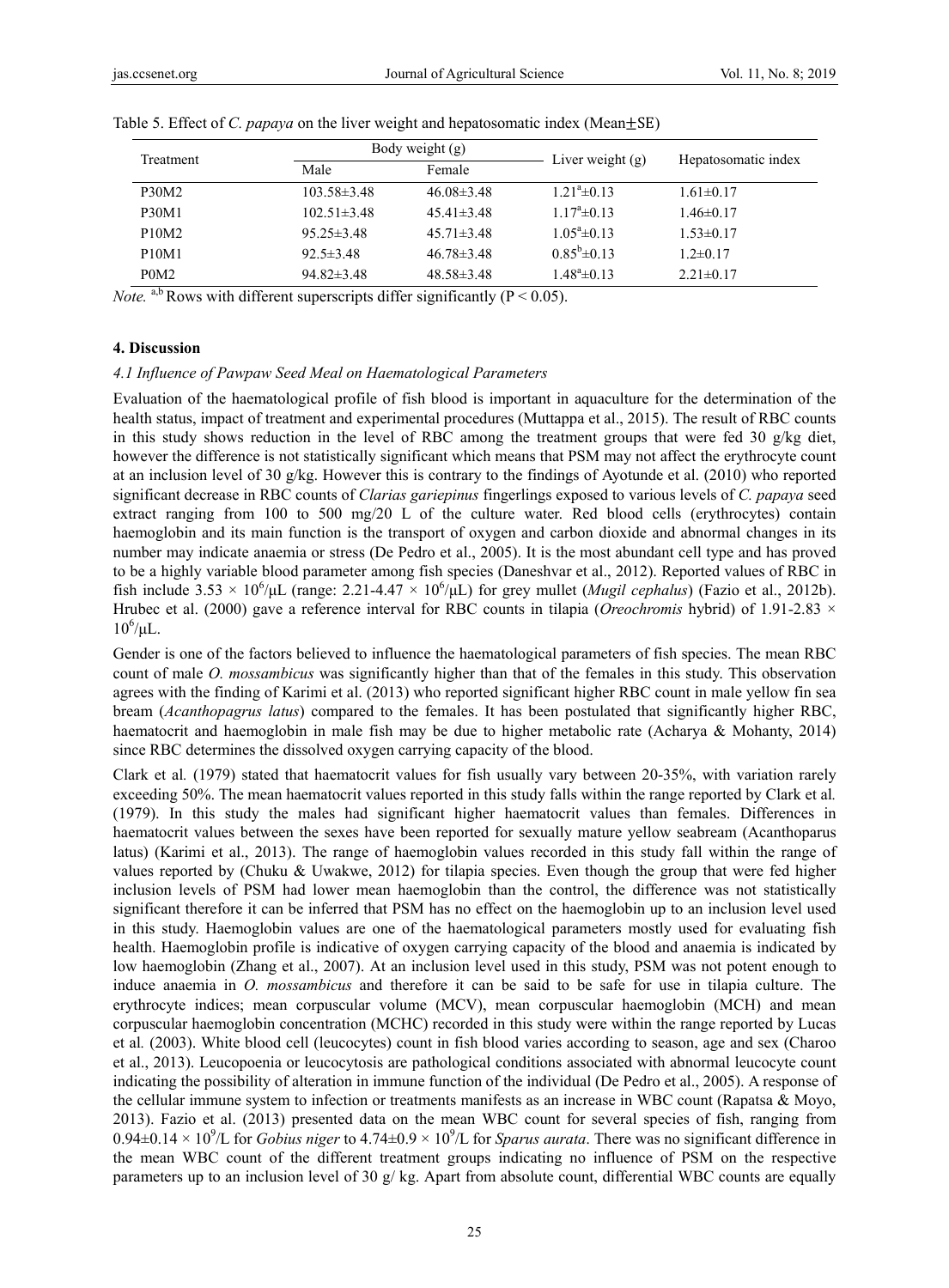very important in disease diagnosis and determination of impact of treatment or experimental procedures on fish. White blood cells are grouped into granulocytes also called polymorphonuclear leucocytes (made up of neutrophils, eosinophils and basophils) and mononuclear leucocytes (granulocytes) that consist of lymphocytes and monocytes. Lymphocytes are the most abundant of the leucocytes in fish blood constituting more than 85% of the WBC while neutrophils is the most common type of granulocytes (Vázquez & Guerrero, 2007). Neutrophils (also referred to as heterophils) are phagocytic and play a key role in acute inflammation as a response to disease stimulus while lymphocytes play a key role in immune response (Anene et al., 2015). Although Ayotunde et al*.* (2010) reported that *C. papaya* significantly decreased the level of WBC of *O. niloticus*, results from this study did not indicate a similar effect on the WBC count in *O. mossambicus*. In this study, the PSM also had no influence on the differential leucocyte counts (neutrophils, lymphocytes, monocytes, eosinophils and basophils). Lymphocytes were the most abundant of the leucocytes while basophils were the least in terms of percentage composition in the present study. These findings were in agreement with Antache et al. (2014) who reported that lymphocytes constitute 96.4% of the WBC of *O. niloticus* while neutrophils and monocytes were 1.73 and 1.06% respectively. Thrombocytes (platelets) is second to erythrocytes in terms of abundance in fish blood where it plays key role in blood clotting (Vázquez & Guerrero, 2007). In this study, there was no significant difference in the mean number of thrombocytes between treatment groups, and also no distinct trends established in the values that can be attributed to the effect of PSM.

Abnormal decreases in RBC, HGB, PCV and erythrocyte indices (MCV, MCH and MCHC) indicates anaemia (De Pedro et al., 2005) while decreased WBC means reduced disease fighting capacity of the fish (Rapatsa & Moyo, 2013). It has been suggested that xenobiotic treatments that result in the increase of these blood parameters are associated with an improved immune system functioning, compared to treatments that result in their decrease, which are associated with a compromised immune response (Anene et al., 2015). The haematological parameters recorded in this study did not show that the immune system was depressed due to inclusion of pawpaw seed meal in the diet of *O. mossambicus*.

## *4.2 Influence of Pawpaw Seed Meal on Serum Biochemical Parameters*

Serum biochemical parameters are indicators of the health status of animals including fish and it varies among fishes as a result of species, age, diet and sampling methodology (Akbary, 2014). Elevated levels of total protein may indicate structural alteration of the liver with concomitant reduction in deamination whereas hypo-proteinemia (decrease in total protein level) may be as a result of inhibition of protein synthesis in the liver (Al-Asgah et al., 2015). The total protein values reported in this study were within the range (2.8-6.0 g/dL) of total protein reported for shortnose sturgeon (*Acipenser brevirotrum*) by Knowles et al. (2006). Blood protein has been used by scientists to determine the physiological conditions of test animals and has been thought to be one of the indicators of fish immune system (Demir et al., 2014). According to Charoo et al. (2013) there is a tendency of the protein components of blood to increase when fish is stressed due to starvation. The total serum protein consist of mainly the albumin and globulin fractions (Upadhyay et al., 2014). The main function of the albumin fraction of serum protein is the transport of lipids (exogenous fatty acids and endogenous metabolites), and it is reported to increase when fish is exposed to toxicants (Upadhyay et al., 2014). A mean albumin concentration of 1.6±0.46 g/dL has been reported in *O. mossambicus* (Demir et al., 2014). The difference in the mean albumin concentration between treatment groups was not significant which shows that the diet did not predispose the treated fish to osmoregulatory dysfunction. The globulin fraction of the serum protein are associated with innate response against external stimuli (disease, stress and treatment) in fish (Upadhyay et al., 2014). Globulins are made up of alpha, beta and gamma  $(\alpha, \beta, \text{ and } \gamma)$  globulins. Gamma globulins consist mainly of immunoglobulins and are synthesized in plasma cells.

The derived albumin to globulin ratio (A/G) of the group fed 30 g of PSM /kg of BD for 60 days (P30M2) was significantly higher than that of the control group fed the basal diet (P0M2) in this study. Kaleeswaran et al. (2012) reported an increased A/G ratio in Indian major carp (*Catla catla*) fed an ethanolic extract of *Cynodon dactylon*, while Sharafeldin et al. (2014) also reported an elevated A/G ratio in *O. niloticus* exposed to acute and chronic profenofos, an organophosphorus insecticide. However Hasheesh et al. (2011) reported no significance difference in the A/G ratio of *O. niloticus* treated with 17α-methyl testosterone while Kumar et al. (2011) reported decreased A/G ratio in *O. mossambicus* exposed to endosulfan. Abnormal increases in A/G ratio may occur as a result of disturbances in liver function or failure to excrete albumin if the animal is stressed due to xenobiotic treatment (Sharafeldin et al., 2014). Elevated A/G ratio may be due to decrease in globulin fraction of the total protein. The implication of decreased level of globulin may be an indication of immune suppression since globulins are precursors of immunoglobulins which play a vital role in immune function of an organism.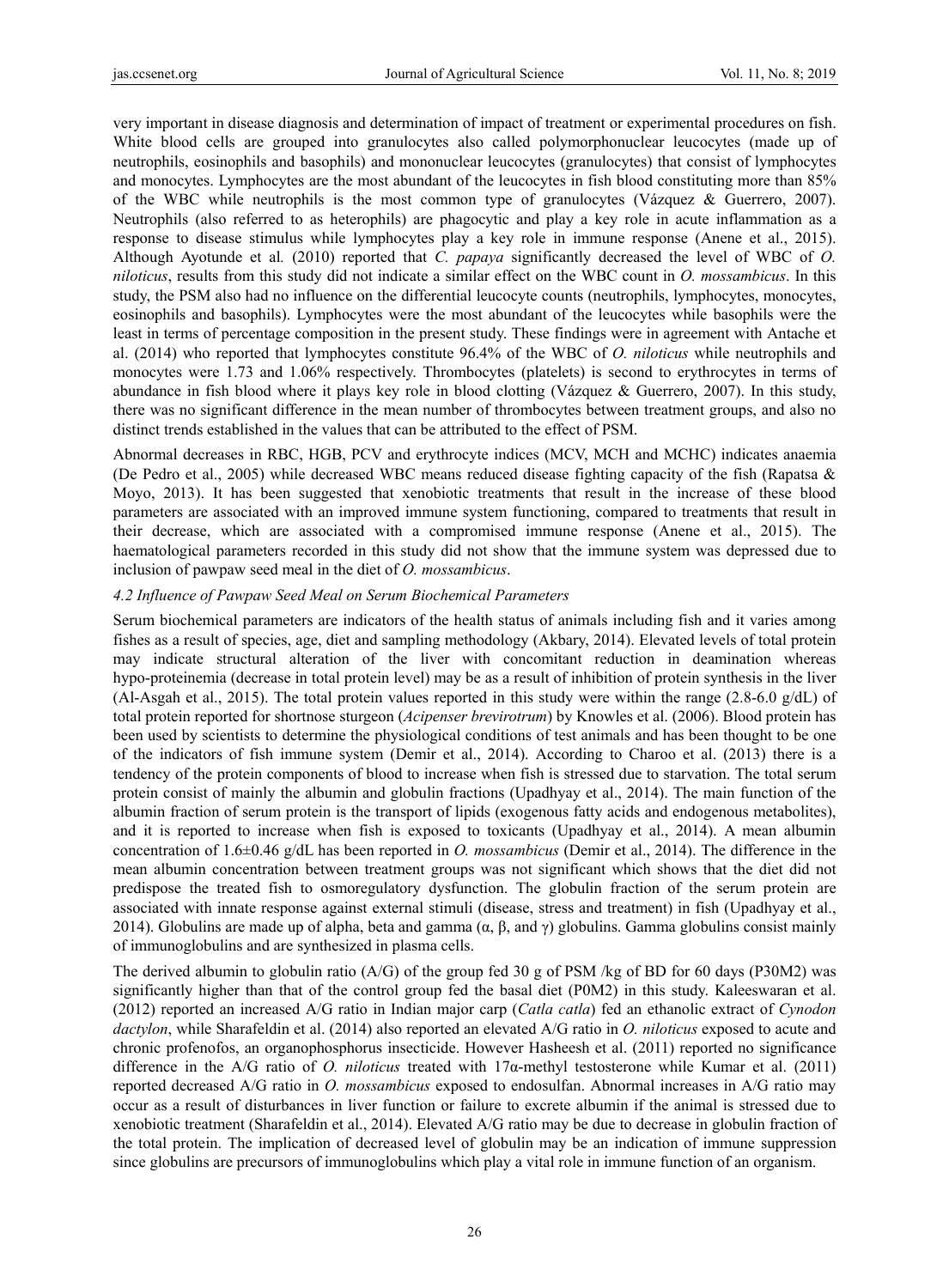Cholesterol concentrations in the study had no distinctive trend and the differences between treatment groups were insignificant. Cholesterol concentrations are controlled by the liver through regulation of the lipoprotein metabolism therefore abnormal increase in the level of cholesterol may be due to disorders of lipoprotein metabolism. Cholesterol is the precursor of steroid hormones therefore sexual development and nutritional statuses are among the factors that determine its level in the blood (Patriche et al., 2011). Cholesterol level was not affected by the experimental diet in this study. Glucose is the source of energy for the cellular metabolism and its levels are used as indicators of stress and nutritional status (Demir et al., 2014) in fish. This study did not establish any distinct trend in the level of glucose between treatment groups, indicating no adverse influence of pawpaw seed meal on the carbohydrate metabolism of the fish. The biochemical profiles are influenced by the gender of the fish among other factors. The serum levels of cholesterol, total protein, albumin, and albumin/globulin ratio were significantly higher in female *O. mossambicus* than in males in all the treatment groups while the globulin level of females was significantly higher. This finding was in agreement with findings of Acharya & Mohanty (2014), who reported higher values of the total protein, albumin, globulin, glucose and cholesterol in female *Clarias batrachus* and *Heteropneustes fossilis* than their male counterparts. However, this findings was contradicted by Charoo et al. (2013) who reported higher total protein, albumin and glucose in male rainbow trout (*Oncorhynchus mykiss*) than in the females in their study. Conversely, the glucose level in males was significantly higher than those of the females in all the treatment groups in the present study which agreed with the findings of Charoo et al.  $(2013)$ .

# *4.3 Influence of Pawpaw Seed Meal on Hepatosomatic Index*

The ratio of liver weight to body weight termed the hepatosomatic index (HSI) is valuable in the study of effect of treatments on fish species (Ighwela et al., 2012). Evaluation of the HSI makes it possible to identify pathological conditions such as atrophy, hypertrophy or hyperplasia associated with certain disease conditions and exposure to toxicants (Rearick et al., 2014). The liver is the organ whose functions include the metabolism of carbohydrates, proteins and fats, the storage of glycogen, vitamins and iron, and most importantly the detoxification of drugs and toxins. It is this latter function that makes the liver the target for attack by toxicants (Rearick et al., 2014). Results from the present study recorded liver weights of P10M1 being significantly lower than those of the control and other treatment groups. However there was no significant difference in the HSI between treatment groups in this study, in contrast, Ighwela et al. (2014) recorded an increased HSI in *O. niloticus* fed high levels of dietary maltose.

## **5. Conclusions**

Results obtained in this study suggests that the dietary inclusion of PSM has no negative effects on the immune system of *O. mossambicus*, and that there is a possibility of including the seed meal up to 30 g/kg of basal diet of *O. mossambicus* to inhibit their precocious maturation and indiscriminate reproduction without compromising the health status of treated fish.

## **Acknowledgements**

The authors express their appreciation to the University of Stellenbosch, Western Cape, South Africa for providing the facilities used for the study. Also sincere thanks to the West African Agricultural Productivity Program (WAAPP-Nigeria) for providing the funding.

## **References**

- Acharya, G., & Mohanty, P.K. (2014). Comparative haematological and serum biochemical analysis of catfishes *Clarias batrachus* (Linnaeus, 1758) and *Heteropneustes fossilis* (Bloch, 1794) with respect to sex. *J Entomol Zool Stud, 2*(6), 191-197.
- Akinrotimi, O., Agokei, E., & Aranyo, A. (2012). Changes in blood parameters of *Tilapia guineensis* Exposed to Different Salinity Levels. *Journal of Env Engineer Technol, 1*(2), 4-12.
- Al-Asgah, N. A., Abdel-Warith, A. W., Younis, S. M., & Allam, H. Y. (2015). Haematological and biochemical parameters and tissue accumulations of cadmium in *Oreochromis niloticus* exposed to various concentrations of cadmium chloride. *Saudi. J. Biol. Sci*.*, 22*(5), 543-550. https://doi.org/10.1016/ j.sjbs.2015.01.002
- Anene, A., Afam-Anene, O., Ukpabi, U. H., & Mbachu, C. (2015). Haematological profile of *Clarias gariepinus* Fingerlings Fed Diets Containing Varying Levels of Onions Powder. *Global J Bio, Agric & Health Sci, 4*(1), 164-169.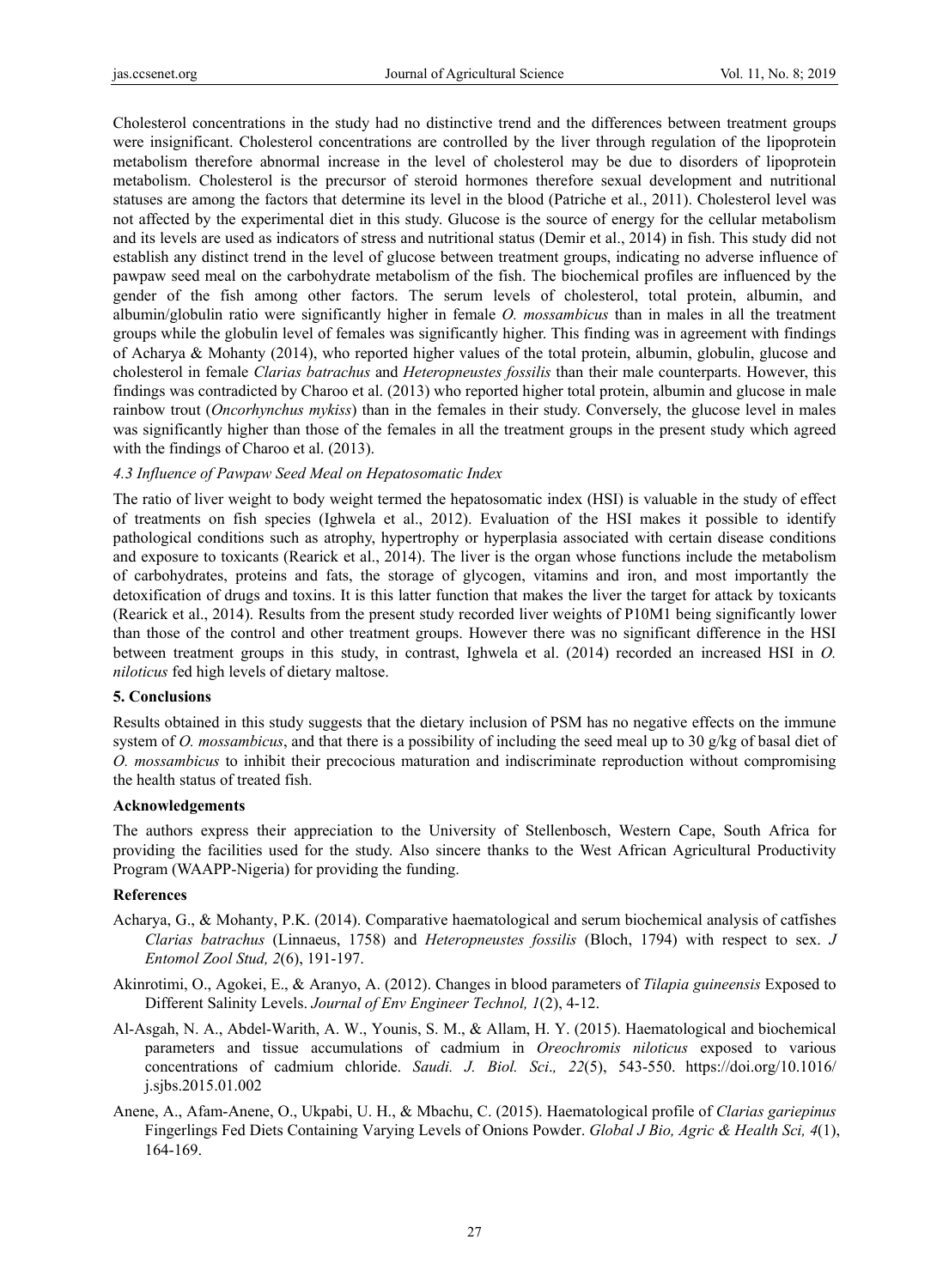- Antache, A., Cristea, V., Grecu, I., Dediu, L., Cre, M., & Petrea, Ş. M. (2014). The Influence of Some Phytobiotics on Haematological and Some Biochemical Indices at *Oreochromis Niloticus*-Linnaeus, 1758. *Animal Sci Biotech, 47*(1), 192-199.
- Ayotunde, E. O., Offem, B. O., Okey, I. B., Ikpi, G. U., Ochang, S. N., Agbam, N. E., & Omini, D. E. (2010). Toxicity of pawpaw (*Carica papaya*) seed powder to sharptooth catfish *Clarias gariepinus* fingerlings and effects on haematological parameters. *Int J Fisheries Aquacul, 2*(3), 71-78.
- Charoo, S. Q., Chalkoo, S. R., & Qureshi, T. A. (2013). Sexual differentiation in blood biochemistry of rainbow trout (*Oncorhynchus mykiss*). *Int J Adv Fish Aquatic Sci, 1*(1), 32-38.
- Chuku, L. C., & Uwakwe, A. A. (2012). Haematological and biochemical studies on some species of fishes. *J. Appl. Sci. Environ. Manage, 16*(3), 275-279.
- Clark, S., Whitemore, D. H., & MacMahon, R. F. (1979). Consideration of blood parameters of large mouth bass, *Micropterus salmoides*. *J Fish Biol, 14*(2), 147-158. https://doi.org/10.1111/j.1095-8649.1979.tb03504.x
- Coward, K., & Bromage, N. R. (2000). Reproductive physiology of female tilapia broodstock. *Rev Fish Biol Fisheries, 10*, 1-25. https://doi.org/10.1023/A:1008942318272
- Daneshvar, E., Ardestani, M. Y., Dorafshan, S., & Martins, M. L. (2012). Hematological parameters of Iranian cichlid *Iranocichla hormuzensis*-Coad, 1982 (Perciformes) in Mehran river. *Anais da Academia Brasileira de Ciencias, 84*(4), 943-949.
- De Pedro, N., Guijarro, A. I., López-Patiño, M. A., Martínez-Álvarez, R., & Delgado, M. J. (2005). Daily and seasonal variations in haematological and blood biochemical parameters in the tench, Tinca tinca Linnaeus, 1758. *Aquacul Res, 36*(12), 1185-1196. https://doi.org/10.1111/j.1365-2109.2005.01338.x
- Demir, O., Türker, A., Acar, Ü., & Kesbiç, O. S. (2014). Effects of dietary fish oil replacement by unrefined peanut oil on the growth, serum biochemical and hematological parameters of Mozambique tilapia juveniles (*Oreochromis mossambicus*). *Turkish J Fish Aquatic Sci, 14*, 887-892.
- Fazio, F., Filiciotto, F., Marafioti, S., Di Stefano, V., Assenza, A., Placenti, F., Buscaino, G., & Piccione, G. (2012a). Automatic analysis to assess haematological parameters in farmed gilthead sea bream (*Sparus aurata* Linnaeus, 1758). *Mari Freshwater Behaviour Physiol, 45*(1), 63-73. https://doi.org/10.1080/ 10236244.2012.677559
- Fazio, F., Satheeshkumar, P., Kumar, D. S., Caterina, F., & Giuseppe, P. (2012b). A comparative study of hematological and blood chemistry of Indian and Italian Grey Mullet (*Mugil cephalus* Linneaus 1758). *HOAJ Biol, 1*(5), 1-5. https://doi.org/ 10.7243/2050-0874-1-5
- Fazio, F., Marafioti, S., Arfuso, F., Piccione, G., & Faggio, C. (2013). Comparative study of the biochemical and haematological parameters of four wild Tyrrhenian fish species. *Veterinarni Medicina, 58*(11), 576-581. https://doi.org/ 10.17221/7139-VETMED
- Hasheesh, W. S., Marie, M. S., Abbas, H. H., & Eshak, M. G. (2011). An evaluation of the effect of 17α-methyltestosterone hormone on some biochemical , molecular and histological changes in the liver of Nile tilapia ; *Oreochromis niloticus*. *Life Sci J, 8*(3), 343-358.
- Hrubec, T. C., Cardinale, J. L., & Smith, S. A. (2000). Hematology and plasma chemistry reference intervals for cultured tilapia (*Oreochromis hybrid*). *Veterinary Clinical Pathology/American Soc Vet Clin Pathol, 29*(1), 7-12. https://doi.org/10.1111/j.1939-165X.2000.tb00389.x
- Ighwela, K. A., Ahmad, A. B., & Abol-Munafi, A. B. (2012). Haematological changes in Nile tilapia (*Oreochromis niloticus*) Fed with Varying Dietary Maltose Levels. *World J Fish Mar Sci, 4*(4), 376-381. https://doi.org/10.5829/idosi.wjfms.2012.04.04.61297
- Kaleeswaran, B., Ilavenil, S., & Ravikumar, S. (2012). Changes in biochemical, histological and specific immune parameters in *Catla catla* (Ham.) by *Cynodon dactylon* (L.). *J King Saud University - Sci, 24*(2), 139-152. https://doi.org/10.1016/j.jksus.2010.10.001
- Kamal, A. H. M. M., & Mair, G. C. (2005). Salinity tolerance in superior genotypes of tilapia, *Oreochromis niloticus*, *Oreochromis mossambicus* and their hybrids. *Aquacult, 247*(1-4), 189-201 https://doi.org/ 10.1016/j.aquaculture.2005.02.008
- Karimi, S, Kochinian, P., & Salati, A. P. (2013). The effect of sexuality on some haematological parameters of the yellowfin seabream, *Acanthopagrus latus* in Persian Gulf. *Iranian J Vet Res, 14*(1), 65-68.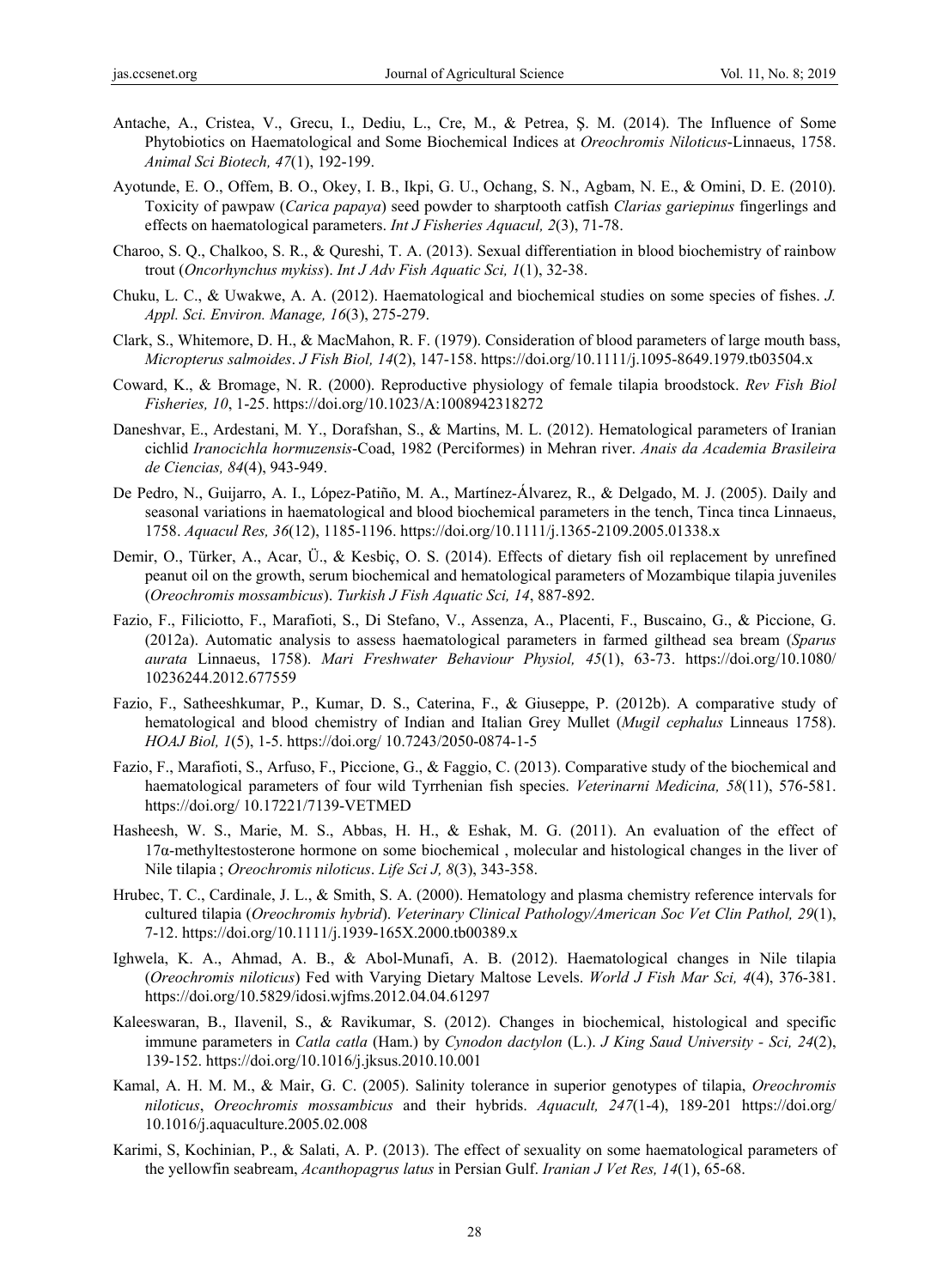- Knowles, S., Hrubec, T. C., Smith, S. A., & Bakal, R. S. (2006). Hematology and plasma chemistry reference intervals for cultured shortnose sturgeon (*Acipenser brevirostrum*). *Vet Clinic Pathol, 3*5(4), 434-440. https://doi.org/ 10.1111/j.1939-165X.2006.tb00160.x
- Krishna, K. L., Paridhavi, M., & Patel, J. A. (2008). Review on nutritional, medicinal and pharmacological properties of Papaya (*Carica papaya* Linn). *Natural Product Radiance, 7*(4), 364-373.
- Kumar, N., Antony-Jesu P. P., Pal, A. K., Remya, S., Aklakur, M., Rana, R. S., Gupta, S., & Raman, R. P. (2011). Anti-oxidative and immuno-hematological status of tilapia (*Oreochromis mossambicus*) during acute toxicity test of endosulfan. *Pesti Biochem Physiol, 99*(1), 45-52. https://doi.org/10.1016/ j.pestbp.2010.10.003
- Lakshman, J., & Changamma, C. (2013). Antispermatogenic effect of *Carica papaya* seed extract on steroidogenesis in albino rats. *Int J Pharm Pharmaceut Sci, 5*(1), 5-7.
- Lucas, N. D., Bittencourt, R., Molinari, L. M., Oliveira, D. D., Pedroso, R. B., Nakamura, C. V., & Ueda-nakamura, T. (2003). Haematological and biochemical values for Nile tilapia *Oreochromis niloticus* cultured in semi-intensive system. *Acta Scientinarum, Maringá, 25*(2), 385-389.
- Mali, R. P., & Chavan, P. N. (2014). Temperature Dependent Haematological Alterations of Freshwater Cultivable Fish, *Oreochromis Mossambicus* from Nanded District (Ms) India. *Int J Innovative Res Sci, Engineer Technol, 3*(11), 17178-17180. https://doi.org/ 10.15680/IJIRSET.2014.0311013
- Muttappa, K., Reddy, H. R. V., Padmanabha, A., Prabhudeva, K. N., & Rajanna, K. B. (2015). Combined effect of cadmium and chloryrifos on haematological changes in tilapia (*Oreochromis mossambicus*). *Int J recent Scientific Res, 6*(3), 2981-2985.
- Omeje, V. O., Lambrechts, H., & Brink, D. (2018). Effect of Pawpaw (*Carica papaya*) Seed Meal on Sex Determination , Growth , and Survival of Oreochromis mossambicus Fry. *Israeli J Aquacu-Bamidgeh, 70*, 1-13.
- Patriche, T., Patriche, N., Bocioc, E., & Coada, M. T. (2011). Serum biochemical parameters of farmed carp (*Cyprinus carpio*). *AACL Bioflux, 4*(2), 137-140.
- Piferrer, F. (2001). Endocrine sex control strategies for the feminization of teleost fish. *Aquacult, 197*(1-4), 229-281. https://doi.org/10.1016/S0044-8486(01)00589-0
- Rapatsa, M. M., & Moyo, N. A. (2013). Haematological, histological and growth characteristics of *Oreochromis mossambicus* exposed to effective microorganisms in organically manured aquadams. *Asian J Ani Vet Adv, 8*(7), 852-862. https://doi.org/10.3923/ajava.2013.852.862
- Rearick, D. C., Fleischhacker, N. T., Kelly, M. M., Arnold, W. A., Novak, P. J., & Schoenfuss, H. L. (2014). Phytoestrogens in the environment, I: Occurrence and exposure effects on fathead minnows. *Environ Toxicol Chem, 33*(3), 553-559. https://doi.org/10.1002/etc.2461
- Sharafeldin, K., Abdel-Gawad, H., Ramzy, E., Sweilum, M., & Nagy, M. (2014). Harmful impact of profenofos on the physiological parameters in Nile tilapia, Oreochromis niloticus. *Int J Basic Appli Sci, 4*(1), 19-26. https://doi.org/10.14419/ijbas.v4i1.3832
- Tavares-Dias, M., & Moraes, F. R. (2007). Haematological and biochemical reference intervals for farmed channel catfish. *J Fish Biol, 71*, 383-388. https://doi.org/10.1111/j.1095-8649.2007.01494.x
- Upadhyay, A., Pandya, P., & Parikh, P. (2014). Acute exposure of pyrazosulfuron ethyl induced haematological and blood biochemical changes in the freshwater teleost *Oreochromis mossambicus*. *Int. J. Adv. Res. Biol. Sci., 1*(2), 79-86.
- Vázquez, R. G., & Guerrero, G. A. (2007). Characterization of blood cells and hematological parameters in *Cichlasoma dimerus* (Teleostei, Perciformes). *Tissue Cell, 39*(3), 151-160 https://doi.org/10.1016/j.tice. 2007.02.004
- Zhang, X., Xie, P., Li, D., & Shi, Z. (2007). Hematological and plasma biochemical responses of crucian carp (*Carassius auratus*) to intraperitoneal injection of extracted microcystins with the possible mechanisms of anemia. *Toxicon, 49*(8), 1150-1157. https://doi.org/10.1016/j.toxicon.2007.02.009
- Zhou, X., Li, M., Abbas, K., & Wang, W. (2009). Comparison of haematology and serum biochemistry of cultured and wild Dojo loach *Misgurnus anguillicaudatus*. *Fish Physiol Biochem, 35*, 435-441. https://doi.org/10.1007/s10695-008-9268-4